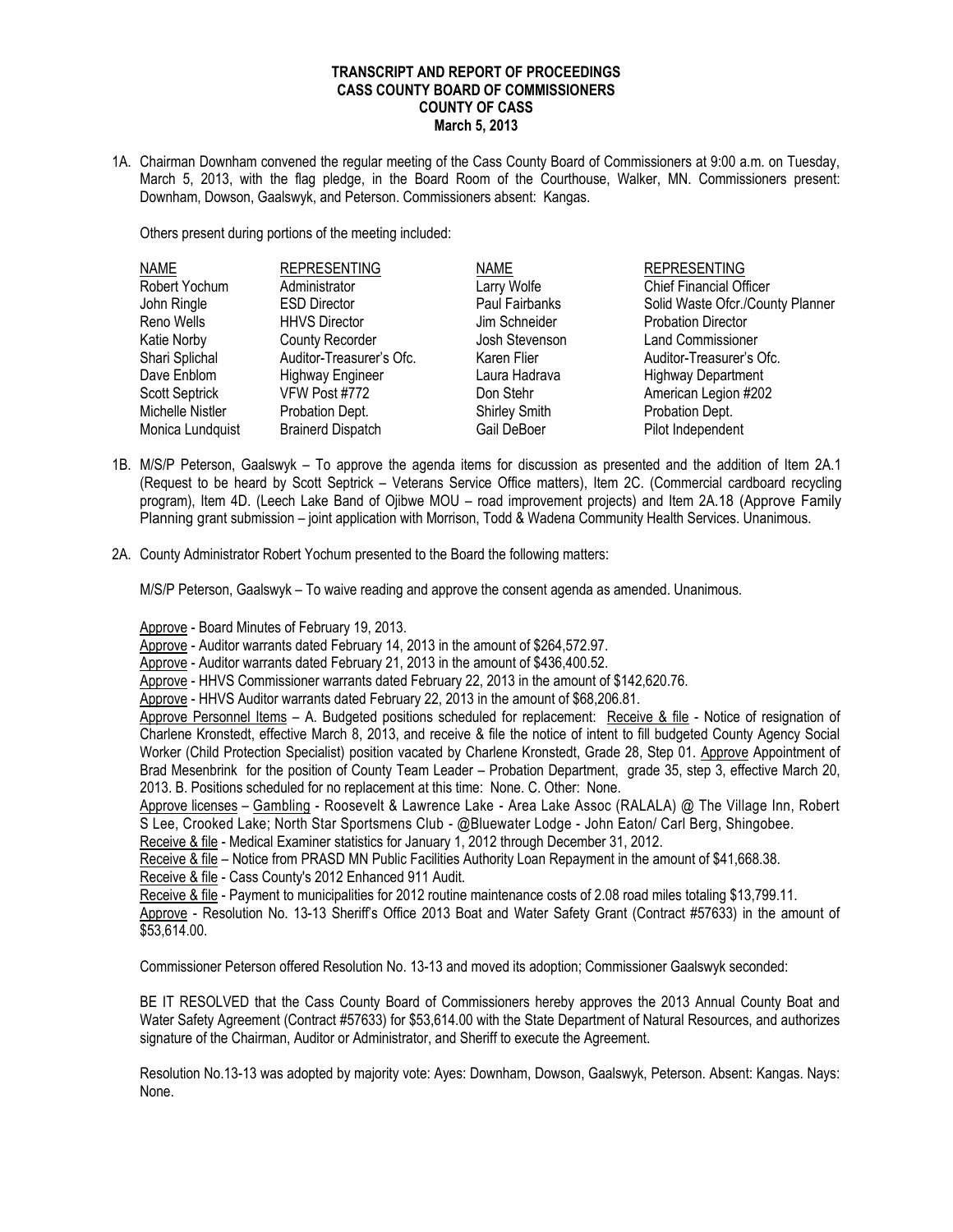Receive & file - Rural MN CEP, Inc. Annual Report year ending June 30, 2012.

Approve Assessor's Office Abatements - 2013 Tax Year, Myron Peterson, Pike Bay, 29-003-3001 (Value Reduction, Current - \$28,500, Proposed \$500); 2012 Tax Year, Steven Airhart Etal, Rogers, 36-018-4407 (Damage/Fire Abatement, Current \$1,220, Proposed Refund \$243).

Receive & file - HHVS Cash Account Balance Comparison and Child Service Costs through January 2013.

Receive & file - NW MN Household Hazardous Waste Management Group Audit fiscal year ending December 31, 2011.

Receive & file - Timber auction results of February 28, 2013 totaling 3,956.00 cords plus 8.70mbf saw timber totaling \$93,126.

Approve – Grant submission, Joint application with Morrison, Todd & Wadena Community Health Services for Family Planning Special Project from July 1, 2013 through June 30, 2015.

- 2A.1 Scott Septrick reported receiving an e-mail from Veteran Service Officer Kathy Ramos suggesting he attend the Board meeting to discuss service levels (moving staff to Backus) and that her job may be in jeopardy. County Administrator Yochum confirmed that the veteran services staff (3 related positions) are based at Backus and that rumors are being circulating that service levels will suffer. Don Stehr expressed appreciation for the current Veterans Service Officer and hoped that any personnel issues could be resolved. HHVS Director Reno Wells explained the Veteran Service Office schedule and offered to meet the citizen speakers following this discussion. The Board Chair thanked Mr. Septrick and Mr. Stehr for their comments and by consensus the Board requested Director Wells to meet with them regarding any service concerns.
- 2B. Administrator Yochum summarized the Tuesday, February 19, 2013 Cass County Soil and Water Conservation District (SWCD) annual Liaison Committee Meeting with members of the County Board (Gaalswyk, Peterson). Program updates since the last meeting of February 3, 2012 included: U.S. Natural Resources Conservation Service, SWCD 2012 accomplishments, Environmental Services Department (ESD) coordination with the SWCD, and the SWCD role of the natural resource advisory committee to the County Land Department.

M/S/P Peterson Gaalswyk – To approve the recommendations of the SWCD Liaison Committee including: a.) significant mutual benefits warrant continuing the County and SWCD partnership, b.) agendas and minutes should be exchanged to encourage additional contact among Board members, and c.) both the County and the SWCD respectfully decline participation in the Consolidated Conservation Joint Powers Natural Resource Board. Unanimous.

2C. Administrator Yochum reported a request by a potential bidder to delay the scheduled March 15, 2013 response for collection of cardboard. Mr. Yochum suggested referring the commercial cardboard collection program back to the Ad Hoc Solid Waste Committee (Gaalswyk, Kangas) for additional discussion.

M/S/P Dowson, Gaalswyk – To cancel the scheduled March 15, 2013 deadline for responses for cardboard collection and to refer the commercial cardboard collection program back to the Ad Hoc Solid Waste Committee (Gaalswyk, Kangas) for additional discussion. Unanimous.

3A. Chairman Downham acknowledged the Public Hearing Notice in accordance with Minnesota Statutes 373.41 on the matter of miscellaneous fees. The Board discussed fee changes listed under Auditor-Treasurer, Probation, Sheriff, and Recorder. Related responses were provided by Karen Flier, Shari Splichal, Jim Schneider, Katie Norby, and Larry Wolfe.

CASS COUNTY FEE SCHEDULE

M/S/P Dowson, Peterson – To approve the following 2013 Miscellaneous Fee Schedule, effective March 5, 2013. Ayes: Downham, Dowson, Peterson. Nays: Gaalswyk. Absent: Kangas.

| Effective March 5, 2013                                                         |                                      |
|---------------------------------------------------------------------------------|--------------------------------------|
| <b>CASS COUNTY GENERAL FEES</b>                                                 |                                      |
| Copies - letter or legal, 100 pages or less<br>- ledger size                    | \$0.25<br>\$1.00                     |
| Database print screen<br>(Database print screen – taxpayer courtesy, no charge) | \$1.00                               |
| Fax – outgoing base charge (includes cover sheet & 1 page)                      | \$5.00 plus \$.25 per addl.<br>pages |
| \$5.00 \$.25 \$5.00 Email – outgoing base charge for data requests              | \$5.00 plus \$.25 per page           |
| Research fee                                                                    | Variable hourly rate                 |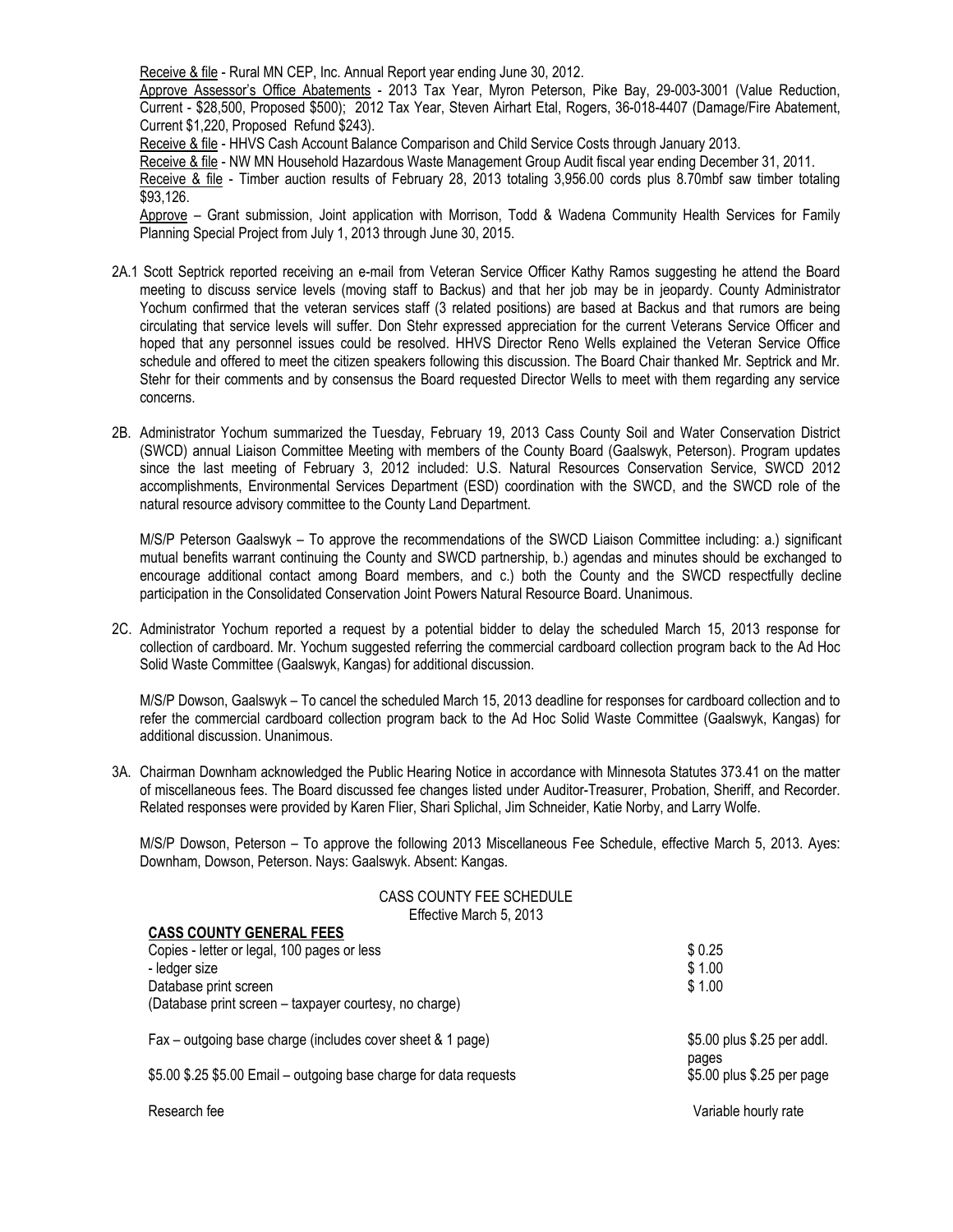| <b>ASSESSOR</b>                                        |                     |
|--------------------------------------------------------|---------------------|
| Data query-plus media costs                            | \$75.00             |
| Abatement                                              | \$50.00             |
| Assessment field card                                  | \$2.00              |
| <b>AUDITOR-TREASURER</b>                               |                     |
| Auctioneers license                                    | \$20.00             |
| Audit verification                                     | \$25.00             |
| <b>Birth Certificate</b>                               |                     |
| -Certified Copy                                        | \$26.00             |
| <b>Additional Copy</b>                                 | \$19.00             |
| -Non-Certified Copy                                    | \$13.00             |
| Bond issue information - Auditor's certificate         | \$200.00 - \$350.00 |
| Cigarette license                                      | \$175.00            |
| Confession of judgment                                 |                     |
| -Set-up fee                                            | \$50.00             |
| -Annual fee                                            | \$15.00             |
| -Court fee                                             | \$5.00              |
| Death Certificates                                     |                     |
| -Certified Copy                                        | \$13.00             |
| <b>Additional Copy</b>                                 | \$6.00              |
| -Non-Certified Copy                                    | \$13.00             |
| Delinquent tax publication cost                        | \$25.00             |
| Ditch lien release                                     | \$25.00             |
| Duplicate tax statement - on demand                    | \$2.00              |
| Duplicate tax statement - automatic, statutory request | \$15.00             |
| Escrow tape fee                                        | \$500.00            |
| Escrow account maintenance - per parcel                | \$3.00              |
| Fireworks permit                                       | \$50.00             |
| Liquor, Beer and Miscellaneous License Fees (Annual)   |                     |
| -3.2 Beer On-Sale License                              | \$50.00             |
| -3.2 Beer Off-Sale License                             | \$25.00             |
| -3.2 Beer On & Off-Sale Combination License            | \$75.00             |
| -Temporary 3.2 On-Sale (maximum 3 days)                | \$50.00             |
| -Wine with Strong Beer License                         | \$300.00            |
| -Set-Up (Bottle Club) License                          | \$100.00            |
| (plus additional \$250 license fee to state)           |                     |
| -Off-Sale Liquor License                               | \$500.00            |
| -On-Sale Liquor License                                | \$1,500.00          |
| -Temporary On-Sale Liquor License                      | \$150.00            |
| -On & Off Sale Liquor Combination License              | \$2,000.00          |
| -Late Fee for Liquor License Renewals                  | \$100.00            |
| -Transient Merchant License                            | \$150.00            |
| -Lawful Assembly Permit                                | \$500.00            |
| -Precious Metals Dealer License                        | \$50.00             |
| Maps                                                   |                     |
| - Auditor's parcel map - B&W                           | \$3.00              |
| - Color                                                | \$5.00              |
| - Parcel map with aerial photo - B&W                   | \$5.00              |
| - Parcel map with aerial photo - Color                 | \$10.00             |
| - Color infrared photo                                 | \$10.00             |
| Marriage                                               |                     |
| -Certificate                                           | \$9.00              |
| <b>Additional Copy</b>                                 | \$9.00              |
| -Marriage License                                      | \$115.00            |
| -Marriage License - with Education Statement           | \$40.00             |
| Nonsufficient funds checks                             | \$30.00             |
| Notary                                                 |                     |
| -Recording                                             | \$20.00             |
| -Change                                                | \$20.00             |
| Notice of expiration of redemption                     | \$50.00             |
| Ownership requests - variable                          | Hourly Rate         |
|                                                        |                     |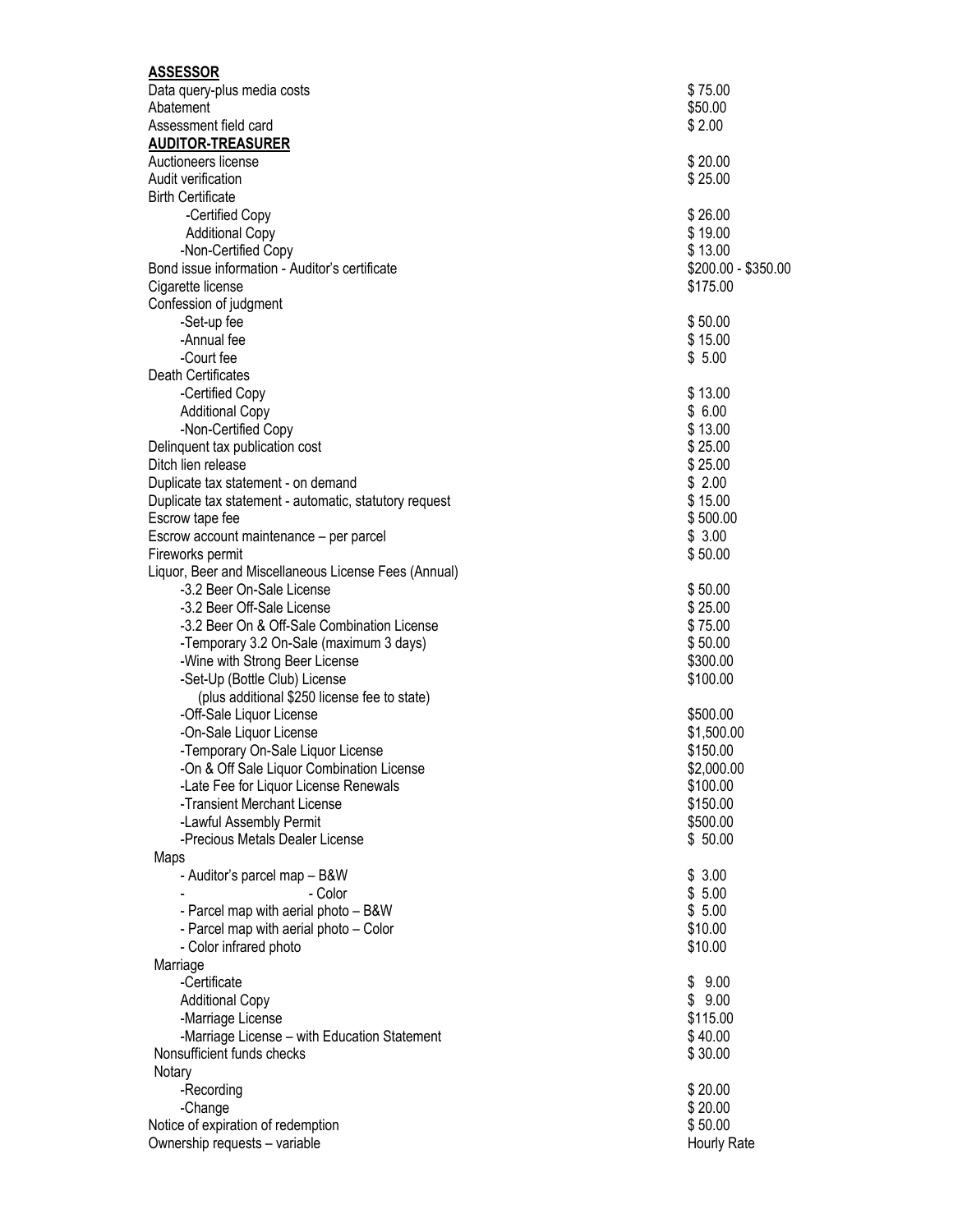| Repurchase fee - plus additional costs<br>Searches - current and delinquent taxes                                                                                                                                                                                                                                                                                                                                                                                                                                                                                                                  | \$100.00                                                                                             |
|----------------------------------------------------------------------------------------------------------------------------------------------------------------------------------------------------------------------------------------------------------------------------------------------------------------------------------------------------------------------------------------------------------------------------------------------------------------------------------------------------------------------------------------------------------------------------------------------------|------------------------------------------------------------------------------------------------------|
| - With parcel identification number (PIN)<br>- Without PIN<br>Special assessment set-up - per parcel                                                                                                                                                                                                                                                                                                                                                                                                                                                                                               | \$3.00<br>\$6.00<br>\$10.00                                                                          |
| Service fee<br>-Courtesy split with survey<br>-Courtesy split without survey<br><b>Subdivision Fees</b>                                                                                                                                                                                                                                                                                                                                                                                                                                                                                            | \$35.00<br>\$60.00                                                                                   |
| -Per lot by certificate of survey -<br>-Per lot where certificate of survey not required<br>-First lot by minor subdivision plus \$20.00 per lot thereafter<br>-First lot by platted subdivision plus \$20.00 per lot thereafter<br>-Separating combined lots of record when permitted per lot<br>Tax estimates<br>Tax increment financing districts - setup<br>- Annual                                                                                                                                                                                                                           | \$75.00<br>\$150.00<br>\$100.00<br>\$100.00<br>\$35.00<br>\$10.00<br>Up to \$500.00<br>Min. \$125.00 |
| <b>DATA - COMPUTER OPERATIONS</b><br>Color plot                                                                                                                                                                                                                                                                                                                                                                                                                                                                                                                                                    | \$30.00                                                                                              |
| Data query - plus media costs<br>Name/address labels - \$20 minimum up to 575<br>Name/address listing - \$20 minimum up to 575<br>Tax books-minimum up to 575 records, list charge>                                                                                                                                                                                                                                                                                                                                                                                                                | \$75.00<br>\$0.0175<br>\$0.0150<br>\$25.00 Digital GIS Data<br>for Commercial Sale                   |
| Parcel Data:<br>Unit Cost/parcel polygon = $$.02$<br>Minimum charge = $$100.00$ (setup + up to 2500 parcels)<br>Maximum charge= \$1000.00 (Setup + 47500+ parcels)<br>Extra information/work charged at \$50 per hour<br>Sales tax, media, and shipping at current rates for queries<br>(Must sign a digital data agreement regarding use of Cass County data)                                                                                                                                                                                                                                     | \$50.00 Setup fee                                                                                    |
| Drivepoint Data:<br>Unit Cost/parcel polygon = \$.01<br>Minimum charge = $$100.00$ (setup + up to 5000 records)<br>Maximum charge= \$300.00 (Setup + 25000+ records)<br>Extra information/work charged at \$50 per hour.<br>Sales tax, media, and shipping at current rates for queries.<br>(Must sign a digital data agreement regarding use of Cass County data)                                                                                                                                                                                                                                 | \$50.00 Setup fee                                                                                    |
| Road Data:<br>Setup & Partial or Full data set: \$200<br>Extra information/work charged at \$50 per hour<br>Sales tax, media, and shipping at current rates for queries<br>(Must sign a digital data agreement regarding use of Cass County data)                                                                                                                                                                                                                                                                                                                                                  |                                                                                                      |
| Other Datasets: Setup & Partial or Full data set: \$100<br>Extra information/work charged at \$50 per hour<br>Sales tax, media, and shipping at current rates for queries<br>(Must sign a digital data agreement regarding use of Cass County data)<br>(Data to collaborating agencies, units of governments, and for educational purposes at<br>no or media/shipping cost. May have small charge if data manipulation is necessary.)<br>(Data requests from non-profits will be at a setup charge of \$25 and 20% of<br>commercial costs or at the discretion of the Cass County MIS department.) |                                                                                                      |

## **ENVIRONMENTAL SERVICES**

Residential Structures Including mobile homes, recreational vehicles, and also including attached garages \$0.15 per square foot

using the overall footprint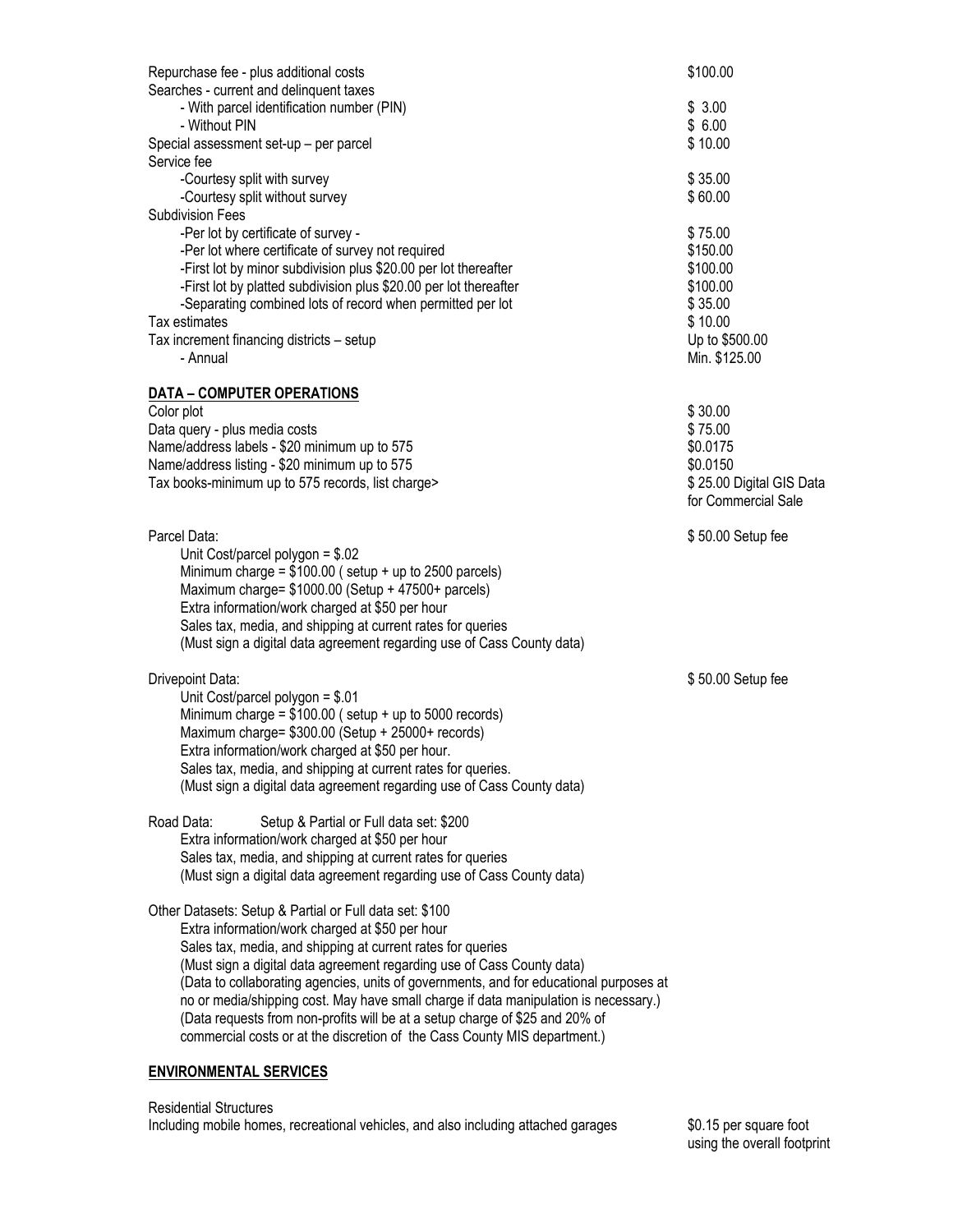|                                                                                                                                                                                                                  | of the structure, minimum<br>is \$100.00 |
|------------------------------------------------------------------------------------------------------------------------------------------------------------------------------------------------------------------|------------------------------------------|
| Addition to any Residential Structure (including attached garage)<br>\$0.35 per square foot using the overall footprint of the structure, minimum is<br>Accessory Structures or addition to Accessory Structures | \$85.00                                  |
| \$0.20 per square foot using the overall footprint of the structure, minimum is                                                                                                                                  | \$85.00                                  |
| Enhanced 911 - address sign                                                                                                                                                                                      | \$55.00                                  |
| Deck(s)                                                                                                                                                                                                          | \$85.00                                  |
| Boundary Fence(s)                                                                                                                                                                                                | \$55.00                                  |
| Shoreland & or Land Alteration                                                                                                                                                                                   | \$140.00                                 |
| Advertising Sign(s)                                                                                                                                                                                              | \$90.00                                  |
| <b>Residential Septic Systems</b>                                                                                                                                                                                |                                          |
| *Residential Sewage System + surcharge                                                                                                                                                                           | \$250.00<br>\$150.00                     |
| *Drainfield + surcharge<br>*Tank only + surcharge                                                                                                                                                                | \$150.00                                 |
| Privy (outhouse) + surcharge                                                                                                                                                                                     | \$50.00                                  |
|                                                                                                                                                                                                                  |                                          |
| Holding Tank (annual permit)<br>*Community Sewage System + surcharge                                                                                                                                             | \$50.00                                  |
| Per Lot Fee                                                                                                                                                                                                      | \$150.00                                 |
| <b>Flow &lt;1000 GPD</b>                                                                                                                                                                                         | \$365.00                                 |
| 1001 - 3999 GPD                                                                                                                                                                                                  | \$530.00                                 |
| 4000 - 6999 GPD                                                                                                                                                                                                  | \$680.00                                 |
| 7000 - 9999 GPD                                                                                                                                                                                                  | \$840.00                                 |
| *includes a \$50 surcharge to cover the costs of a final inspection.                                                                                                                                             |                                          |
| Commercial Structure or Addition to structure's in a Resort<br>\$0.20 per square foot.                                                                                                                           |                                          |
| Minimum                                                                                                                                                                                                          | \$150.00                                 |
| Maximum                                                                                                                                                                                                          | \$1,500.00                               |
| Commercial Sewage System + surcharge                                                                                                                                                                             |                                          |
| Alteration                                                                                                                                                                                                       | \$250.00                                 |
| <b>Flow&lt;1000 GPD</b>                                                                                                                                                                                          | \$365.00                                 |
| 1001-3999 GPD                                                                                                                                                                                                    | \$525.00<br>\$680.00                     |
| 4000 - 6999 GPD<br>7000 - 9999 GPD                                                                                                                                                                               | \$835.00                                 |
| <b>First Site</b>                                                                                                                                                                                                | \$190.00                                 |
| RV Site/Camping cabin<br><b>Additional Sites</b>                                                                                                                                                                 | \$80.00                                  |
| Decks                                                                                                                                                                                                            |                                          |
| <b>First Deck</b>                                                                                                                                                                                                | \$80.00                                  |
| <b>Additional Decks</b>                                                                                                                                                                                          | \$40.00                                  |
| Variance                                                                                                                                                                                                         | \$395.00                                 |
| Land Reclassification                                                                                                                                                                                            | \$395.00                                 |
| Conditional Use Permit (CUP)                                                                                                                                                                                     | \$395.00                                 |
| Communication Towers (in addition to CUP)                                                                                                                                                                        | \$630.00                                 |
| Subdivided Lands: Fees assessed by ESD                                                                                                                                                                           |                                          |
| Plat and PUD's (per lot/unit)                                                                                                                                                                                    | \$385.00                                 |
| Minor Subdivisions (per lot)                                                                                                                                                                                     | \$210.00                                 |
| Wetland Conservation Act - Replacement Plan Review                                                                                                                                                               | \$385.00                                 |
| Appeal of Decision                                                                                                                                                                                               | \$500.00 Bond                            |
| Administrative Fees (per hour, minimum 2 hours)                                                                                                                                                                  | \$50.00                                  |
| <b>HIGHWAY DEPARTMENT</b>                                                                                                                                                                                        |                                          |
| Culvert and delivery-minimum, more for larger sizes                                                                                                                                                              | \$300.00                                 |

Approved Mailbox Support \$ 25.00 County-Installed Mailbox Support \$ 60.00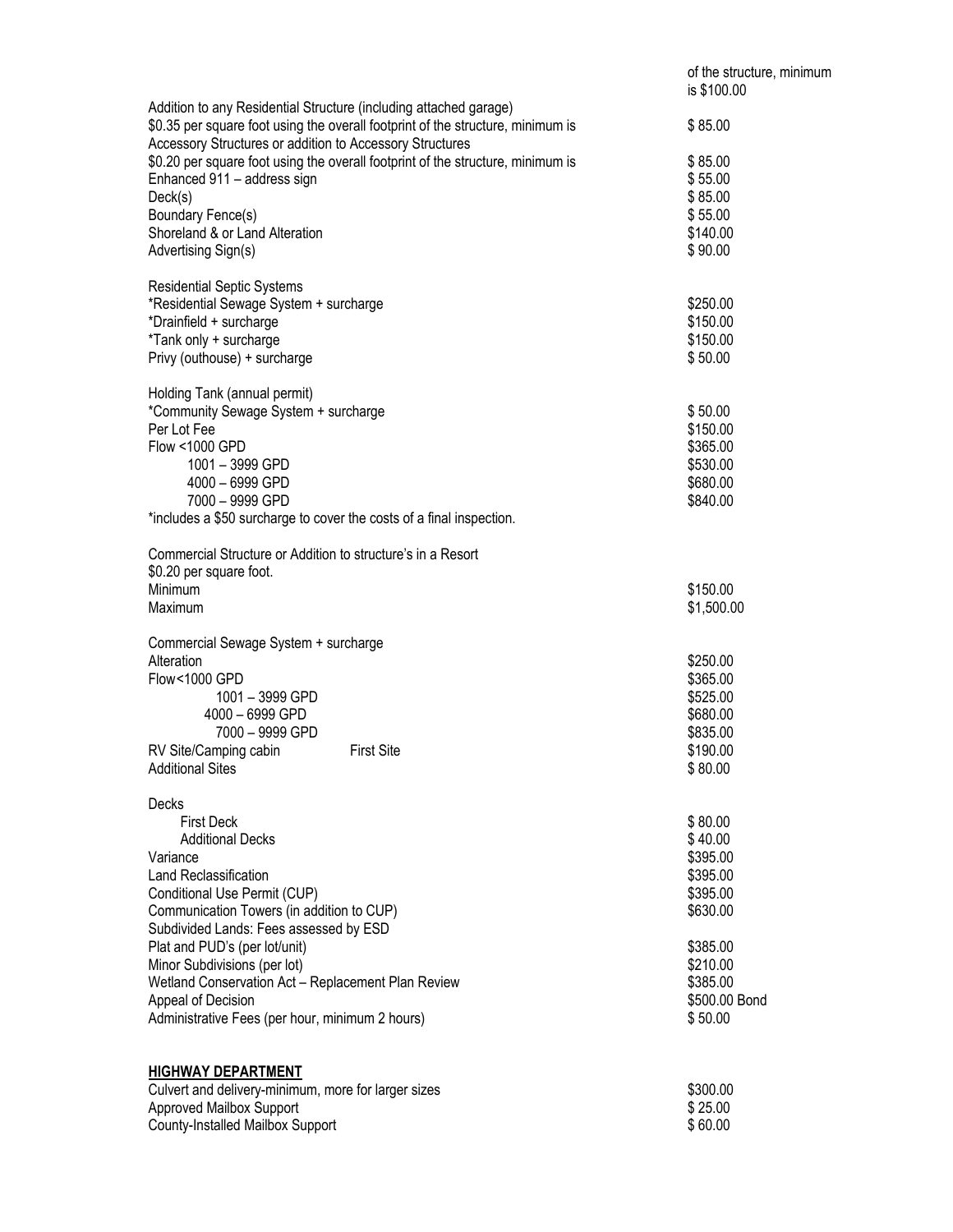| County-Installed Mailbox Support and Removal of Old Support                                                                                                                                                                              | \$70.00                                |
|------------------------------------------------------------------------------------------------------------------------------------------------------------------------------------------------------------------------------------------|----------------------------------------|
| Due to liability concerns, the Cass County Highway Department will only install<br>Mailbox Supports at locations along roadways under the County's jurisdiction<br>(County State Aid Highways and County Roads<br><b>LAND DEPARTMENT</b> |                                        |
| Salvage firewood permit                                                                                                                                                                                                                  | \$25.00                                |
| Land Sale list $-5$ years                                                                                                                                                                                                                | \$10.00                                |
| <b>HEALTH, HUMAN AND VETERANS SERVICE (HHVS)</b>                                                                                                                                                                                         |                                        |
| HUMAN SERVICES DIVISION - Complete fee schedule available upon request                                                                                                                                                                   |                                        |
| <b>Collection Fee</b>                                                                                                                                                                                                                    | \$35.00                                |
| -Corporate Foster Care - New License Fee (1 Year)<br>-Corporate Foster Care - Renewal Fee                                                                                                                                                | \$500.00                               |
| Detox Fee                                                                                                                                                                                                                                | Sliding fee                            |
| <b>Parental Fees</b>                                                                                                                                                                                                                     | Sliding fee                            |
| Background Check-Licensed Child Care                                                                                                                                                                                                     | \$50.00                                |
| Background Check-Non-Licensed Child Care                                                                                                                                                                                                 | \$50.00                                |
| <b>Custody Study-Court Ordered</b>                                                                                                                                                                                                       | \$200.00                               |
| -Add- Licensed Child Care - New License Fee (1 Year)                                                                                                                                                                                     | \$50.00                                |
| -Add -Licensed Child Care - Renewal Fee                                                                                                                                                                                                  | \$75.00                                |
| Rep. Payee Fees-10% of recipients monthly benefits<br>Not to exceed                                                                                                                                                                      | \$39.00/mo.                            |
| Rule 25 Assessment                                                                                                                                                                                                                       | \$200.00                               |
| PUBLIC HEALTH DIVISION                                                                                                                                                                                                                   |                                        |
| <b>Blood Lead Test</b>                                                                                                                                                                                                                   | \$17.00/test                           |
| Child & Teen Checkup                                                                                                                                                                                                                     | \$264.00/screening                     |
| <b>Clinic Medication Management (PH Clinics)</b>                                                                                                                                                                                         | \$10.30/15 minutes                     |
| Dental Varnishing                                                                                                                                                                                                                        | \$14.00/visit                          |
| Early Childhood Screening                                                                                                                                                                                                                | \$388.00/day                           |
| Foot Care (PH Clinics)                                                                                                                                                                                                                   | \$25.00/visit                          |
| Health Promotion/ Counseling (PH Clinics)                                                                                                                                                                                                | \$60.00/visit                          |
| Home Health Aide                                                                                                                                                                                                                         | \$35.00/hr. or \$70.00/visit           |
| Immunizations (Administration only slide fee)                                                                                                                                                                                            | \$ 5.00/Immunization<br>\$25.00/shot   |
| Influenza (Flu) Shots<br><b>Mantoux Screening</b>                                                                                                                                                                                        | \$20.00/screening                      |
| <b>Relocation Services</b>                                                                                                                                                                                                               | \$15.53/15 minutes                     |
| <b>School Services</b>                                                                                                                                                                                                                   | \$44.00/hour                           |
| <b>Skilled Nursing Visits</b>                                                                                                                                                                                                            | \$165.00/visit                         |
| Therapy - Physical Therapy, Occupational Therapy, and Speech Therapy                                                                                                                                                                     | \$170.00/each per visit                |
| <b>PROBATION DEPARTEMENT</b>                                                                                                                                                                                                             |                                        |
| Unsupervised Probation fee per year                                                                                                                                                                                                      | \$60.00                                |
| Supervised Probation fee per year                                                                                                                                                                                                        | \$120.00                               |
| Probation transfer fee                                                                                                                                                                                                                   | \$60.00<br>\$125.00                    |
| Domestic violence inventory fee<br>Chemical test fee per test                                                                                                                                                                            | \$20.00                                |
| ETG Urinalysis/Saliva fee per test                                                                                                                                                                                                       | \$30.00                                |
| Confirmation test                                                                                                                                                                                                                        | \$25.00                                |
| Synthetic drug test                                                                                                                                                                                                                      | \$40.00                                |
| <b>RECORDER'S OFFICE</b>                                                                                                                                                                                                                 |                                        |
| Non-certified copies                                                                                                                                                                                                                     |                                        |
| - from photocopy machine                                                                                                                                                                                                                 | \$1.00 per page                        |
| - from digital image or microfilm                                                                                                                                                                                                        | \$1.00 per page                        |
| Faxed copies/Emailed copies                                                                                                                                                                                                              | \$4.00 for 1st page<br>\$3.00 per page |
|                                                                                                                                                                                                                                          | thereafter                             |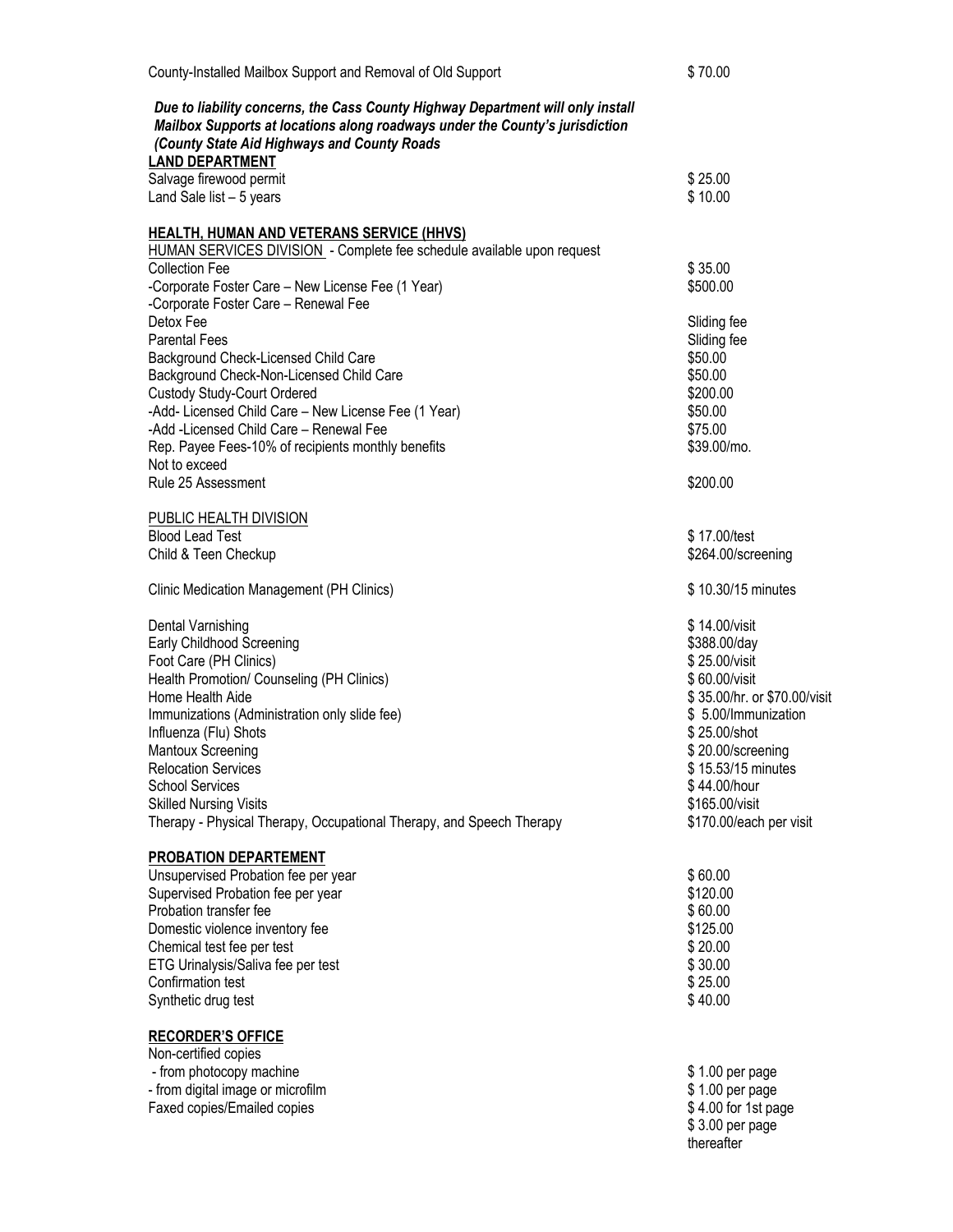| Large copies made w/plat copier (maximum size is 24x36)                                                                                       |                                                                                                                                                                                            |
|-----------------------------------------------------------------------------------------------------------------------------------------------|--------------------------------------------------------------------------------------------------------------------------------------------------------------------------------------------|
| (such as copies of surveys, architects drawings, building plans, etc.)<br>Reports (such as all mortgages recorded for a period of time, etc). | \$5.00 per copy/page<br>\$50.00 minimum or<br>$$1.00$ per page + \$10.00<br>to cover the cost of<br>postage, if mailed                                                                     |
| Weekly reports (for all documents recorded)                                                                                                   | $$500.00/year + $5.00/$<br>week to cover postage                                                                                                                                           |
| Searches to accompany the certificate of condition for torrens property                                                                       | (\$260.00/yr or postage)<br>\$5.00 per parcel for<br>current real estate taxes<br>\$5.00 per parcel for<br>delinquent real estate<br>taxes<br>\$5.00 per parcel for<br>special assessments |
| Subscription for remote access to real estate documents website: www.idocmarket.com                                                           |                                                                                                                                                                                            |
| <b>PASSPORTS</b>                                                                                                                              |                                                                                                                                                                                            |
| -Book<br>Adult (16 & over)<br>Child (15 & under)<br>-Card                                                                                     | \$110.00<br>\$80.00                                                                                                                                                                        |
| Adult (16 & over)                                                                                                                             | \$30.00                                                                                                                                                                                    |
| Child (15 & under)<br>-County Fee                                                                                                             | \$15.00<br>\$25.00                                                                                                                                                                         |
| -Expedite Fee                                                                                                                                 | \$60.00                                                                                                                                                                                    |
| -Express Mail                                                                                                                                 | \$18.95                                                                                                                                                                                    |
| -Return Express Mail                                                                                                                          | \$12.85                                                                                                                                                                                    |
| <b>SHERIFF'S OFFICE</b>                                                                                                                       |                                                                                                                                                                                            |
| Alarm system fee - annual                                                                                                                     | \$20.00                                                                                                                                                                                    |
| Alarm system false alarm fee<br>Permit to carry gun -permit 5 year permit                                                                     | \$25.00<br>\$100.00 / \$75.00                                                                                                                                                              |
|                                                                                                                                               | Renewals                                                                                                                                                                                   |
| Ice racing event permit                                                                                                                       | \$20.00                                                                                                                                                                                    |
| Raft permit                                                                                                                                   | \$10.00 / 2 years                                                                                                                                                                          |
| CIVIL PROCESS<br>Service fee (includes fees and mileage)                                                                                      | \$75.00 per person                                                                                                                                                                         |
| Service fee - not found                                                                                                                       | \$75.00                                                                                                                                                                                    |
| Legal - not found (Quiet Title Action                                                                                                         | \$75.00                                                                                                                                                                                    |
|                                                                                                                                               |                                                                                                                                                                                            |
| Mileage - per mile roundtrip                                                                                                                  | \$Flat fee                                                                                                                                                                                 |
| Posting                                                                                                                                       | \$75.00                                                                                                                                                                                    |
| <b>Real Estate Sales</b>                                                                                                                      | \$75.00                                                                                                                                                                                    |
| Redemption fee delete                                                                                                                         | \$250.00<br>\$75.00                                                                                                                                                                        |
| *Non-refundable redemption fee (-re-pay)<br>After Redemption Fee                                                                              | \$20.00                                                                                                                                                                                    |
| Notice of Intent to Redeem                                                                                                                    | \$100.00                                                                                                                                                                                   |
| <b>EXECUTIONFEES</b>                                                                                                                          |                                                                                                                                                                                            |
| <b>Execution Commission</b><br><b>Execution Deposit Fee</b>                                                                                   | 5%<br>\$100.00                                                                                                                                                                             |
| Dangerous Dog Registration Fee                                                                                                                | \$400.00/year                                                                                                                                                                              |
| Levy fee                                                                                                                                      | \$20.00                                                                                                                                                                                    |
| Deputy time                                                                                                                                   | \$40.00/hour                                                                                                                                                                               |
| <b>RECORDS</b><br>Reports (ICR) / case files - < 100 pages                                                                                    | \$0.25/page                                                                                                                                                                                |
| $>$ 100 pages                                                                                                                                 | $$0.25$ /page + time                                                                                                                                                                       |
| Audio, Video, Photo copies or 35mm film copies                                                                                                | \$14.40/hr.<br>\$10.00 / CD or DVD                                                                                                                                                         |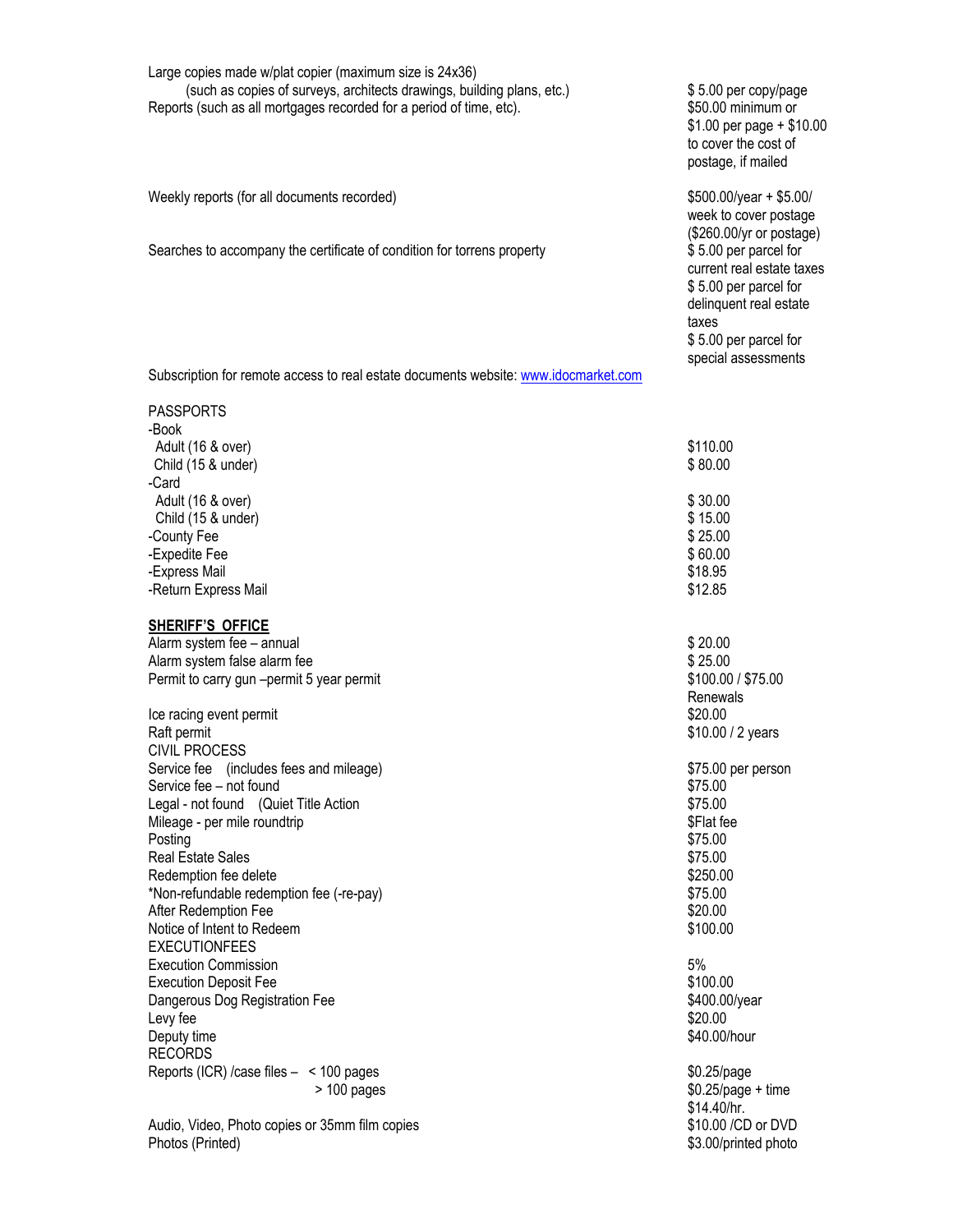The foregoing schedule is not inclusive of all county fees, fines or taxes. Fees not included in this publication are for services not utilized broadly by the general public, such as fines and fees charged by the county or state to persons involved in the criminal justice system, or fees for services or permits obtained infrequently. For more information you are invited to contact individual departments through our websit[e www.co.cass.mn.us](http://www.co.cass.mn.us/) or by telephone 1-218-547-7260.

4A. Highway Engineer David Enblom requested Board action for use of CSAH 11 and CSAH 5 as a detour during the MnDOT bridge replacement project in Longville on Trunk Highway 84 (tentatively scheduled for fall 2013 with 39 calendar days for completion). Per State policy MnDOT has agreed to pay Cass County \$4,500.58 for use of the detour route.

Commissioner Gaalswyk offered Resolution No. 14-13 and moved its adoption; Commissioner Peterson seconded:

IT IS RESOLVED, that Cass County enter into Mn/DOT Agreement No. 03047 with the State of Minnesota Department of Transportation for the following purposes:

To allow designation of County State Aid Highway 11 and County State Aid Highway 5 as a Trunk Highway detour to facilitate the replacement of Bridge No. 894 in Longville on Trunk Highway 84.

IT IS FURTHER RESOLVED, that the Board Chairman or Robert Yochum, Cass County Administrator, and David Enblom County Highway Engineer are authorized to execute the agreement and any amendments to the agreement

Resolution No.14-13 was adopted by majority vote: Ayes: Downham, Dowson, Gaalswyk, Peterson. Absent: Kangas. Nays: None.

4B. Mr. Enblom reported bids (opened on February 26, 2013) for Phase IV of the Shingobee Connection Trail project (TH#371 bridge widening). Mr. Enblom added that the engineers estimate is \$437,244.15 and the apparent low bid is \$580,126.66. Administrator Yochum presented the Fund 73 project budget control noting that the Board has authorized up to \$540,000.00 for the Shingboee Connection Trail project with a 12/31/12 project budget balance of \$185,700.74 remaining for the completion of Phases IV and V. Mr. Enblom requested Board action to utilize a portion of Phase V for Phase IV, and presented Resolution No.15 -13 for approval of the low bid for Phase IV of Shingobee Connection Trail project

| Project #CP011-2013-(371         |                  |                             |
|----------------------------------|------------------|-----------------------------|
| Bidder                           | Total Bid Amount | Percent Over/Under Estimate |
| Robert R. Schroeder Const., Inc. | \$580,126.66     | 32.68% Over Estimate        |
| Duininck, Inc.                   | \$588,242.94     | 34.53% Over Estimate        |
| Redstone Const. Co. Inc.         | \$660,315.07     | 51.02% Over Estimate        |

Commissioner Dowson offered Resolution No. 15-13 and moved its adoption; Commissioner Gaalswyk seconded:

WHEREAS, an Agency Agreement exists between Cass County, Shingobee Township and MnDOT for the construction of the Shingobee Connection Trail Phase IV project CP 011-2013(371), and

WHEREAS, as part of these agreements Cass County has advertised and received bids for this project, and WHEREAS, the apparent low bid of \$580,122.66 was submitted by Robert R. Schroeder Construction, Inc.

NOW THEREFORE, be it resolved that Cass County, acting as Shingobee Townships' agent as specified under the above referenced agreement, hereby recommends award to the lowest responsible bidder.

Resolution No.15-13 was adopted by majority vote: Ayes: Downham, Dowson, Gaalswyk, Peterson. Absent: Kangas. Nays: None.

M/S/P Dowson, Gaalswyk – To approve the use of Conservation Fund #73 for Phases IV and Phase V of the Shingobee Connection Trail project not to exceed the budgeted project balance of \$185,700.74. Unanimous.

4C. Construction/Design Engineer Laura Hadrava reviewed the 2017 Federal projects considered by the Region Five Transportation Advisory Committee for funding. CSAH #75 (Bingo Palace Road) is recommended for funding in the amount of \$456,000.00 with a minimum local financial match of \$144,000.00. Ms. Hadrava presented Resolution No.16 -13.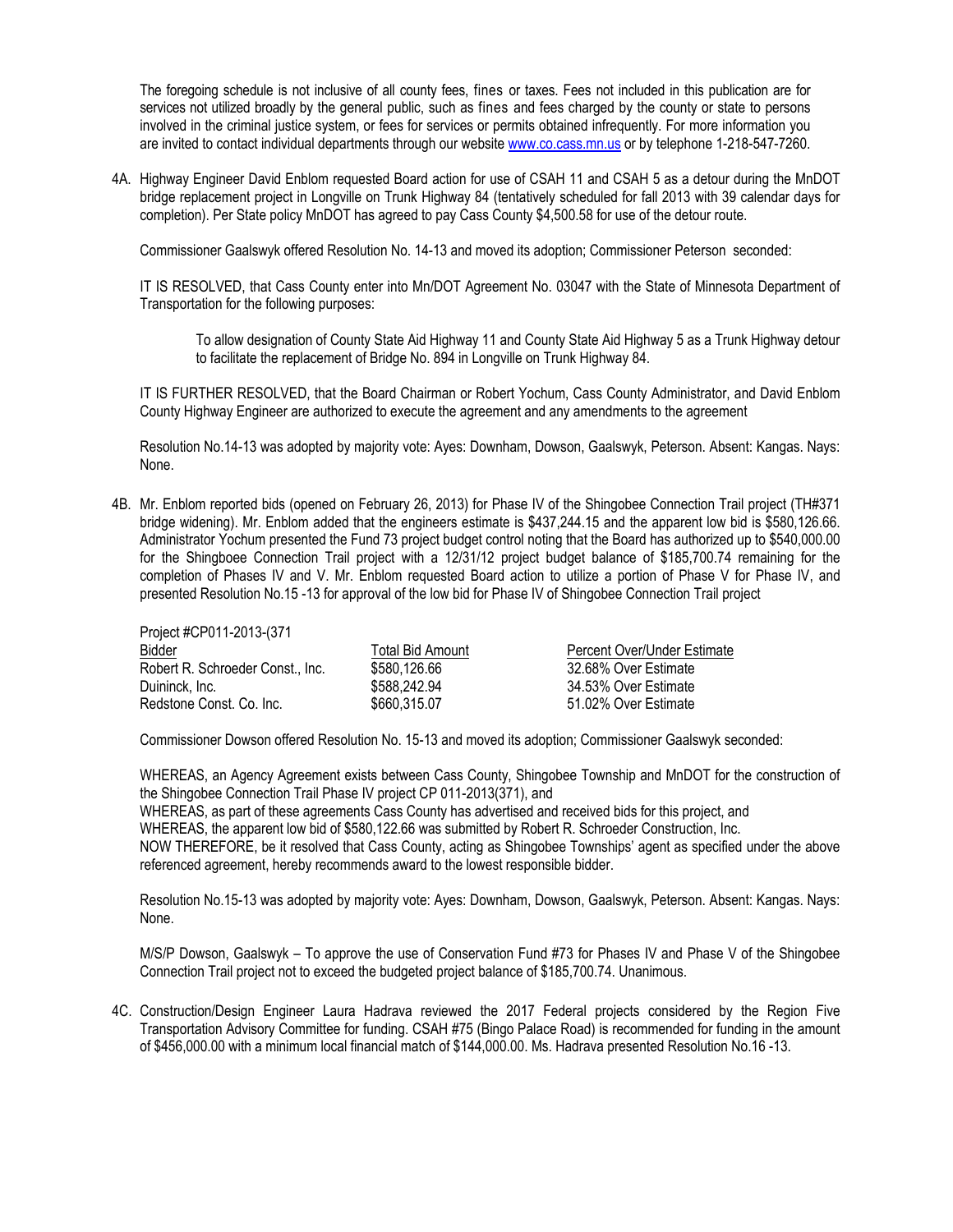Commissioner Dowson offered Resolution No. 16-13 and moved its adoption; Commissioner Peterson seconded:

WHEREAS, Region Five Development Commission recommended the Central Minnesota Area Transportation Partnership program federal funds in the amount of \$456,000.00 in year 2017 of its 2014-2017 ATIP for SP 011-675-002 submitted by Cass County for the pavement preservation of County State Aid Highway 75 from Trunk Highway 2 to the northern Cass/Beltrami County Line, which will include bituminous milling and bituminous surfacing, and

WHEREAS, Cass County acknowledges the \$456,000.00 in federal funds that is being recommended by the ATP for SP 011-675-002 and understands that a minimum local financial match of \$144,000.00 will be necessary based on the present cost estimate to fully implement the project; and

THEREFORE BE IT RESOLVED, Cass County agrees to commit the necessary local revenues to match the funds approved by the ATP and included in the STIP and to cover any other costs that may be necessary to complete the project as submitted.

Resolution No.16-13 was adopted by majority vote: Ayes: Downham, Dowson, Gaalswyk, Peterson. Absent: Kangas. Nays: None.

4D. Mr. Enblom presented a draft Memorandum of Understanding between the Leech Lake Band of Ojibwe and Cass County regarding the 2013 improvement projects including: grading and bituminous surfacing on County Road 143 (between Trunk Highway 371 and County Road 145 in Wilkinson Township), a multi-use trail (along CSAH 75 and CSAH 60 in Pike Bay Township), and a bridge over the Boy River (on CSAH 8 to provide for pedestrianand trail use ). Estimated value of the road improvements is \$600,000 for CR143, \$300,000 for the multi-use trail along CSAH 75 and CSAH 60, and \$940,000 for the bridge over the Boy River on CSAH 8 (LLBO and Cass County has received a Federal Discretionary Transportation Grant of \$770,000 for the bridge). Project contributions include up to \$650,000 from the Leech Lake Band and up to \$670,000 from Cass County.

M/S/P Downham, Dowson – To approve the draft Memorandum of Understanding between the Leech Lake Band of Ojibwe and Cass County regarding 2013 improvement projects as presented including Cass County project contributions up to \$300,000 for CR 143, up to \$120,000 for a multi-use trail, and up to \$250,000 for the CSAH 8 bridge over the Boy River. Unanimous.

5A. Land Commissioner Josh Stevenson presented quotes for abatement and demolition projects that were jointly bid with the Crow Wing County Land Department. The 2 Cass County properties are Project # 1 located at 205 Norway Ave NE, Cass Lake, MN 56633, PIN# 85-341-0750, Lots 19 through 24, Block 7, Townsite of Cass Lake (remove all trees including boulevard trees) and Project # 2 located at 6765 62nd St NE Remer, MN 56672-3016, PIN# 35-014-4101, E 150 Ft of W 750 Ft of N 300 Ft of NE SE, Sec 14-141-26 (demolition project and abatement). Per past practice Project # 2 will be paid for from the Solid Waste Assessment Fund.

| Name                                     | Project 1   | Project 2   | Project 3   | Project 4   | Abatement<br>Project 4 |
|------------------------------------------|-------------|-------------|-------------|-------------|------------------------|
| Hengel Ready Mix<br>& Construction, Inc. | ΝA          | NA.         | \$4,800.00  | \$8,500.00  | \$2,500.00             |
| American Disposal                        | ΝA          | \$4,850.00  | ΝA          | ΝA          | NА                     |
| TPEC                                     | \$35,000.00 | \$35,000.00 | \$35,000.00 | \$35,000.00 | 7,500.00               |
| <b>Storlie Construction</b>              | \$4,100.00  | \$5,700.00  | ΝA          | ΝA          | ΝA                     |
| ACCT                                     | ΝA          | ΝA          | ΝA          | ΝA          | \$1,280.00             |
| Holmvig                                  | \$7,900.00  | \$5,700.00  | \$4,988.00  | \$5,980.00  | \$900.00               |
| Excavating, LLC                          |             |             |             |             |                        |

M/S/P Gaalswyk, Dowson – To accept the Project # 1 bid from Storlie Construction not to exceed \$4,100.00, and to accept the Project # 2 bid from American Disposal not to exceed \$4,850.00. Unanimous.

5B. Mr. Stevenson presented the USFS request for permission to burn lands administered by the County. The land will be burned with other USFS lands this spring, and is an annual burn completed by the USFS for habitat.

M/S/P/ Downham, Peterson – To approve the request from the USFS for permission to burn lands administered by Cass County in the spring of 2013 (parcel number: 08-006-4400). Unanimous.

5C. Mr. Stevenson presented quotes for the certificates of survey and monumentation in Section 3 of Thunder Lake Township; Section 9 of Crooked Lake Township; Sections 7 and 18 of Barclay Township; Sections 11, 14, 23 and 26 of Homebrook Township. A certificate of survey is needed in the identified areas to determine property lines necessary for timber management and property line discrepancy.